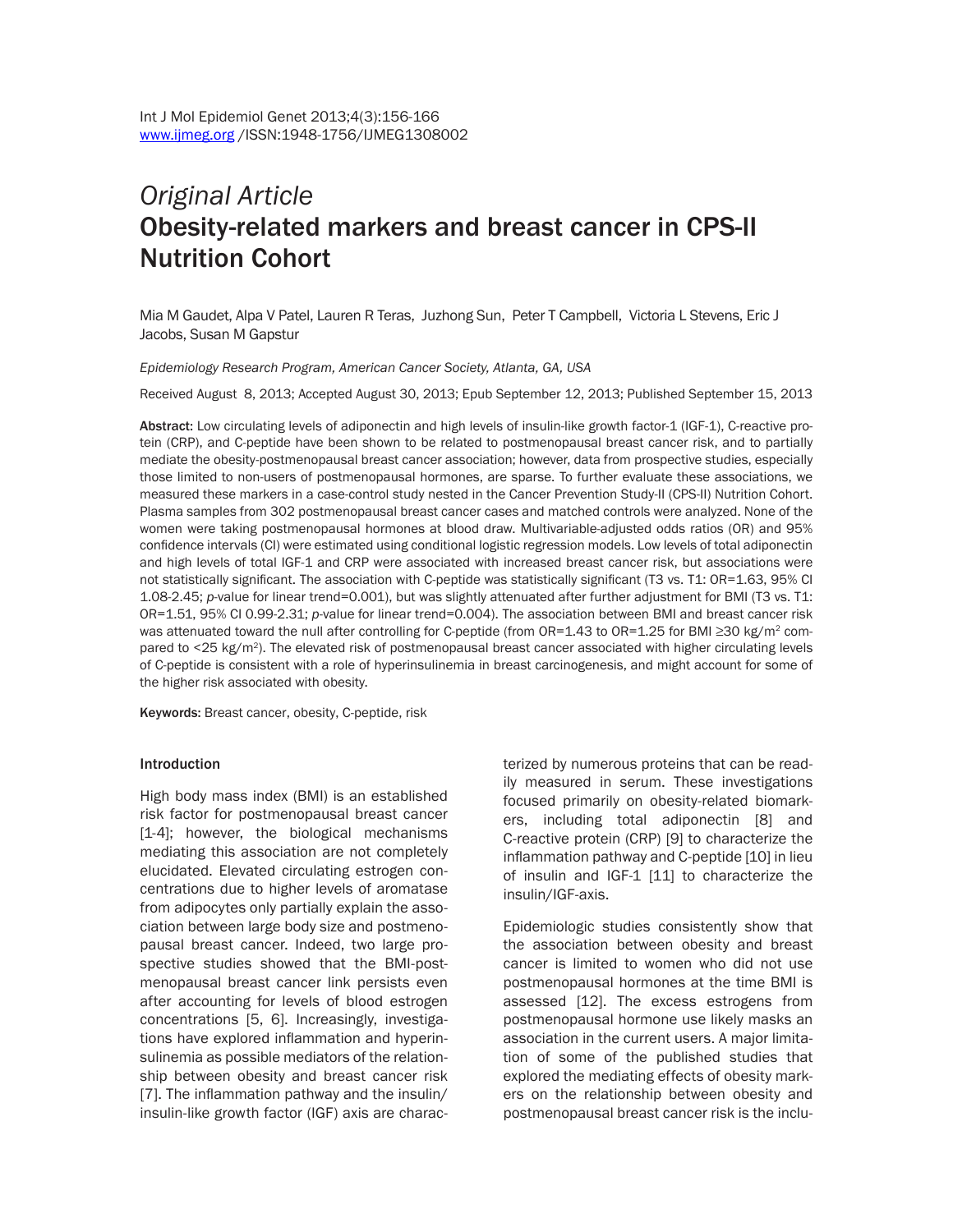sion of women who were using postmenopausal hormones at the time of blood collection. Therefore, it is possible that some studies might have missed important relationships with these markers.

To better understand the associations of obesity-related markers and breast cancer risk, we measured plasma levels of total adiponectin, CRP, C-peptide, and total IGF-1 in a nested case-control study of women who did not use postmenopausal hormone in the American Cancer Society's Cancer Prevention Study-II (CPS-II) Nutrition Cohort. In this study, we examined the associations of each marker with risk, and whether these markers mediated associations of BMI and waist circumference with risk.

#### Materials and methods

#### *Study population*

Women in this analysis were drawn from the 97,786 women in the CPS-II Nutrition Cohort, a prospective study of cancer incidence and mortality established by the American Cancer Society in 1992 as a subgroup of a larger mortality study initiated in 1982 [13]. At enrollment in 1992, most of the CPS-II Nutrition Cohort participants were 50-74 years of age. Participants completed a mailed baseline questionnaire on demographic, medical, behavioral, environmental, and occupational factors. Follow-up questionnaires were sent to cohort members every two years starting in 1997 to update exposure information and to ascertain newly diagnosed cancer outcomes. Waist circumference was ascertained once as part of the 1997 follow-up survey. With the 1997 survey, study participants were provided with a tape measure and instructed to measure their waist circumference just above the navel to the nearest quarter inch, while standing, and to avoid measuring over bulky clothing. BMI was calculated from weight reported on the 1997 survey and height reported on the 1982 survey. Incident cancers diagnosed through June 30, 2007 were self-reported on follow-up questionnaires and subsequently verified by obtaining medical records or through linkage with state registries when complete medical records could not be obtained [21]. Interval deaths between the biennial questionnaires were obtained through linkage of the cohort with the National Death Index [14].

From 1998 to 2001, participants in the CPS-II Nutrition Cohort were invited to provide a blood sample at a medical facility in their community. All participants provided informed consent and completed a brief questionnaire about risk factors and parameters related to the blood collection. Non-fasting blood samples, including two 15-ml tubes containing EDTA and a 13-ml serum separator tube, were provided by 21,956 female participants. Blood samples were shipped chilled overnight to a central repository where they were fractionated and placed in liquid nitrogen freezers for long-term storage.

#### *Subject selection*

Of the 21,956 women that provided a blood sample, we excluded those who reported a history of cancer prior to blood draw (except nonmelanoma skin cancer, n=3,274), were lost to follow-up (n=17), were diagnosed with another cancer prior to their breast cancer diagnosis (n=17), were not postmenopausal (n=102), and were using postmenopausal hormones at the time of blood draw (n=9,637). From this population, a total of 302 postmenopausal breast cancer cases diagnosed between blood draw and end of follow-up as of June 30, 2007 were available for analysis. Each case was matched to a randomly selected control who was alive and cancer-free at the time of the case's diagnosis and matched on race, birth date within 6 months, and blood draw date within 6 months. The latter criteria had to be relaxed to match four cases: two controls were matched to cases with birth dates within one year, one control was matched to a case with the birth date within one year and the draw date within one year, and one control was matched to a case with the birth date and draw date within one and onehalf years.

## *Laboratory measurement*

The plasma fraction of the blood samples was used for these analyses. Circulating levels of total adiponectin, C-peptide, total IGF-1, and CRP were measured in the laboratory of Dr. Michael Pollak at McGill University (Montreal, Quebec, Canada) using analyte-specific, commercially-available ELISA-based assays with the exception of total IGF-1, which was measured using an immunoassay with chemiluminescence. The identity of the samples, including quality control (QC) replicates and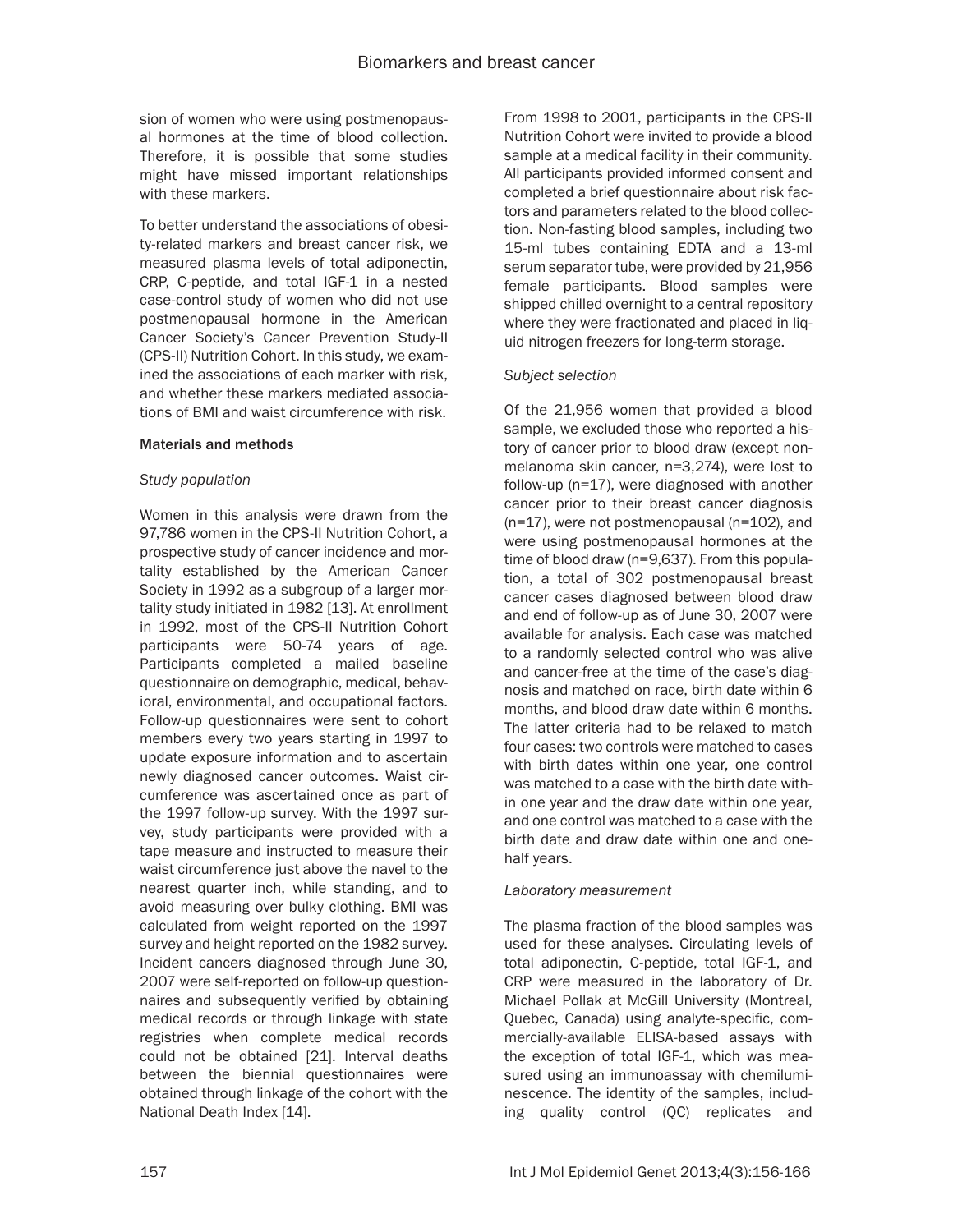| Characteristics                                      | N                                       | $\%$ | <b>Total Adiponectin</b><br>Total Insulin-like<br>Growth Factor-1<br>(ng/ml)<br>(ng/ml) |                         | C-Reactive Protein<br>(ng/ml) |                             | C-peptide<br>(ng/ml) |                                                         |     |         |
|------------------------------------------------------|-----------------------------------------|------|-----------------------------------------------------------------------------------------|-------------------------|-------------------------------|-----------------------------|----------------------|---------------------------------------------------------|-----|---------|
|                                                      |                                         |      | Median                                                                                  | $p$ -value <sup>1</sup> |                               | Median p-value <sup>1</sup> |                      | Median p-value <sup>1</sup> Median p-value <sup>1</sup> |     |         |
| All controls                                         | 302                                     |      | 13,239                                                                                  |                         | 99                            |                             | 1,801                |                                                         | 3.9 |         |
| Age (years) at blood draw                            |                                         |      |                                                                                         |                         |                               |                             |                      |                                                         |     |         |
| < 65                                                 | 59                                      | 19.5 | 12,773                                                                                  |                         | 106                           |                             | 1,808                |                                                         | 3.3 |         |
| 65-69                                                | 64                                      | 21.2 | 11,825                                                                                  |                         | 109                           |                             | 1,597                |                                                         | 3.8 |         |
| 70-74                                                | 106                                     | 35.1 | 13,281                                                                                  |                         | 94                            |                             | 1,655                |                                                         | 4.0 |         |
| $75+$                                                | 73                                      | 24.2 | 14,015                                                                                  | 0.08                    | 96                            | 0.04                        | 1,957                | 0.85                                                    | 4.6 | 0.07    |
| Hours since last meal                                |                                         |      |                                                                                         |                         |                               |                             |                      |                                                         |     |         |
| $2$                                                  | 156                                     | 51.7 | 13,273                                                                                  |                         | 98                            |                             | 1,909                |                                                         | 4.4 |         |
| $2 - 4$                                              | 118                                     | 39.1 | 13,290                                                                                  |                         | 98                            |                             | 1,793                |                                                         | 3.6 |         |
| $5+$                                                 | 17                                      | 5.6  | 11,493                                                                                  | 0.73                    | 114                           | 0.52                        | 1,741                | 0.88                                                    | 2.6 | 0.01    |
| Unknown                                              | 11                                      | 3.6  | 12,115                                                                                  |                         | 116                           |                             | 708                  |                                                         | 4.8 |         |
| Any alcohol consumed in 24 hours prior to blood draw |                                         |      |                                                                                         |                         |                               |                             |                      |                                                         |     |         |
| <b>No</b>                                            | 216                                     | 71.5 | 12,616                                                                                  |                         | 98                            |                             | 1,869                |                                                         | 4.1 |         |
| Yes                                                  | 75                                      | 24.8 | 14,423                                                                                  | 0.02                    | 103                           | 0.19                        | 1,587                | 0.55                                                    | 3.7 | 0.06    |
| <b>Missing</b>                                       | 11                                      | 3.6  | 12,115                                                                                  |                         | 116                           |                             | 708                  |                                                         | 4.8 |         |
| Usual alcohol consumption                            |                                         |      |                                                                                         |                         |                               |                             |                      |                                                         |     |         |
| Not current drinker 150                              |                                         | 49.7 | 12,434                                                                                  |                         | 97                            |                             | 1,841                |                                                         | 3.9 |         |
| <1 drink/day                                         | 113                                     | 37.4 | 13,397                                                                                  |                         | 103                           |                             | 1,642                |                                                         | 4.1 |         |
| 1+ drink(s)/day                                      | 22                                      | 7.3  | 14,010                                                                                  | 0.46                    | 102                           | 0.08                        | 1,502                | 0.32                                                    | 3.9 | 0.93    |
| <b>Missing</b>                                       | 17                                      | 5.6  | 12,583                                                                                  |                         | 92                            |                             | 2,323                |                                                         | 3.9 |         |
| Diagnosis of diabetes                                |                                         |      |                                                                                         |                         |                               |                             |                      |                                                         |     |         |
| No                                                   | 273                                     | 90.4 | 13,303                                                                                  |                         | 99                            |                             | 1,655                |                                                         | 3.8 |         |
| Yes                                                  | 19                                      | 6.3  | 8,999                                                                                   | 0.01                    | 112                           | 0.27                        | 2,697                | 0.01                                                    | 5.3 | 0.01    |
| <b>Missing</b>                                       | 10                                      | 3.3  | 13,422                                                                                  |                         | 74                            |                             | 2,359                |                                                         | 4.4 |         |
| Family history of breast cancer                      |                                         |      |                                                                                         |                         |                               |                             |                      |                                                         |     |         |
| Yes                                                  | 56                                      | 18.5 | 15,185                                                                                  |                         | 97                            |                             | 1,565                |                                                         | 3.5 |         |
| <b>No</b>                                            | 246                                     | 81.5 | 12,493                                                                                  | 0.005                   | 99                            | 0.73                        | 1,818                | 0.42                                                    | 4.1 | 0.14    |
| Body mass index (kg/m <sup>2</sup> )                 |                                         |      |                                                                                         |                         |                               |                             |                      |                                                         |     |         |
| $25$                                                 | 141                                     | 46.7 | 14,551                                                                                  |                         | 104                           |                             | 1,046                |                                                         | 3.4 |         |
| $25 - 30$                                            | 71                                      | 23.5 | 11,650                                                                                  |                         | 94                            |                             | 2,219                |                                                         | 4.5 |         |
| $\geq 30$                                            |                                         |      | 55 18.2 10,440 0.001                                                                    |                         | 96                            | 0.21                        |                      | $4,161$ < 0.001                                         | 4.6 | 0.02    |
| Missing                                              | 35                                      | 11.6 | 14,279                                                                                  |                         | 98                            |                             | 1,597                |                                                         | 4.4 |         |
|                                                      | Weight change (Ibs) from age 18 to 1997 |      |                                                                                         |                         |                               |                             |                      |                                                         |     |         |
| Loss > 5                                             | 21                                      | 7.0  | 18,560                                                                                  |                         | 92                            |                             | 609                  |                                                         | 2.8 |         |
| Loss 5 - Gain 5                                      | 31                                      | 10.3 | 15,635                                                                                  |                         | 96                            |                             | 844                  |                                                         | 3.0 |         |
| Gain 6-20                                            | 50                                      | 16.6 | 14,263                                                                                  |                         | 113                           |                             | 1,003                |                                                         | 3.7 |         |
| Gain 21-40                                           | 92                                      | 30.5 | 12,118                                                                                  |                         | 101                           |                             | 1,801                |                                                         | 4.4 |         |
| Gain 41-60                                           | 29                                      | 9.6  | 9,812                                                                                   |                         | 112                           |                             | 3,024                |                                                         | 4.0 |         |
| Gain 61+                                             | 42                                      | 13.9 | 10,263                                                                                  | < 0.001                 | 98                            | 0.47                        | 4,222                | < 0.001                                                 | 5.2 | < 0.001 |
| Missing                                              | 37                                      | 12.3 | 14369                                                                                   |                         | 96                            |                             | 1,830                |                                                         | 4.4 |         |
| Waist circumference (cm)                             |                                         |      |                                                                                         |                         |                               |                             |                      |                                                         |     |         |
| <80                                                  | 94                                      | 31.1 | 15,428                                                                                  |                         | 102                           |                             | 907                  |                                                         | 3.2 |         |
| 80-88                                                | 67                                      | 22.2 | 13,273                                                                                  |                         | 102                           |                             | 1,912                |                                                         | 3.9 |         |

Table 1. Relationships of circulating levels of analytes with blood collection parameters and select breast cancer risk factors among 302 controls, Cancer Prevention Study-II Nutrition Cohort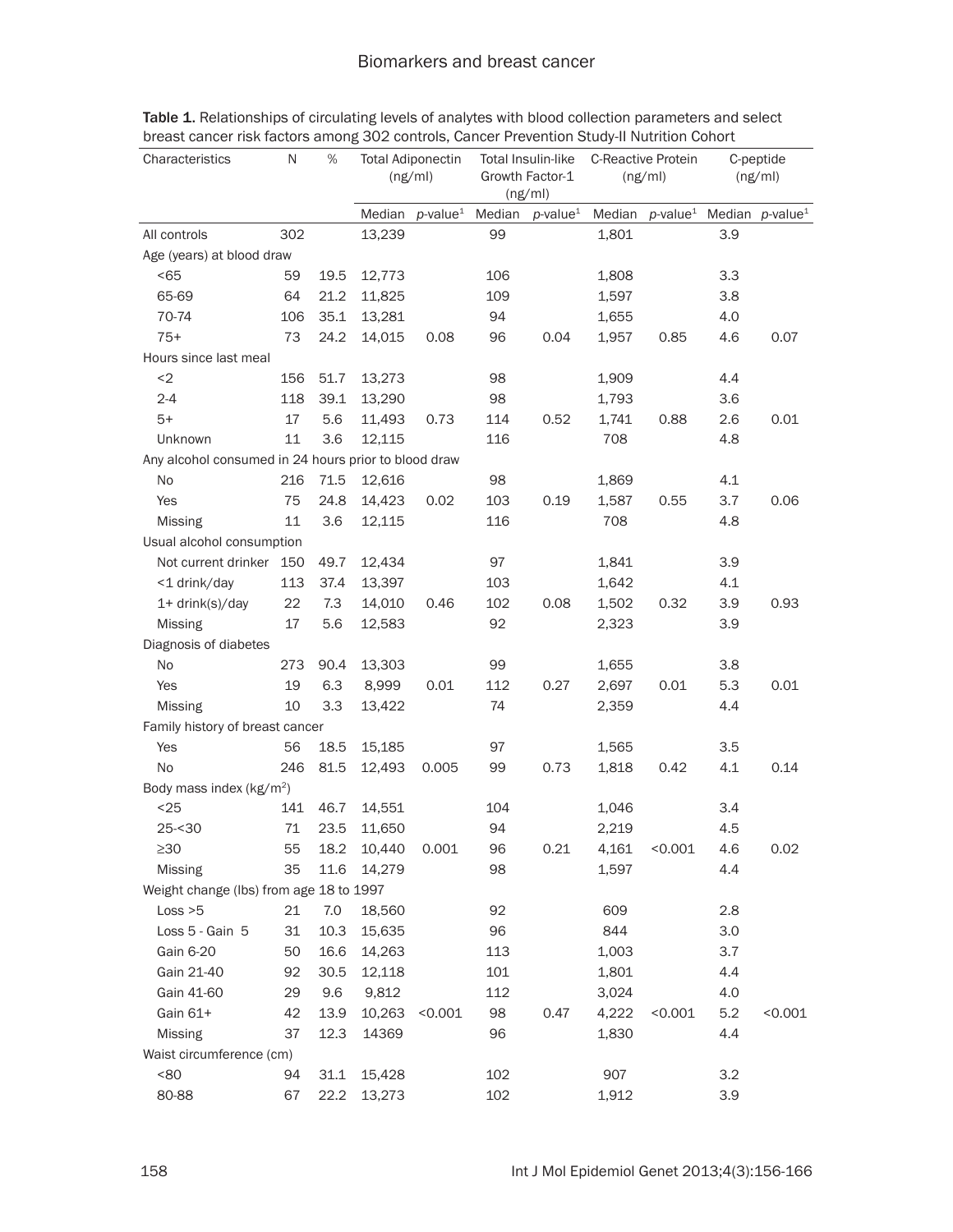| >89                                           |     | 116 38.4 | 11.185 | < 0.001 | 98  | 0.45 | 2.792 | < 0.001 | 5.1 | < 0.001 |
|-----------------------------------------------|-----|----------|--------|---------|-----|------|-------|---------|-----|---------|
| Missing                                       | 25  | 8.3      | 13.278 |         | 96  |      | 1,660 |         | 4.0 |         |
| Recreation physical activity (MET hours/week) |     |          |        |         |     |      |       |         |     |         |
| $\Omega$                                      | 18  | 6.0      | 12.835 |         | 91  |      | 1.815 |         | 5.1 |         |
| $0.1 - 6.9$                                   | 65  | 21.5     | 12.773 |         | 109 |      | 2.476 |         | 4.1 |         |
| $7.0 - 17.5$                                  | 141 | 46.7     | 13.443 |         | 97  |      | 1,601 |         | 3.9 |         |
| 17.6-24.4                                     | 27  | 8.9      | 15.656 |         | 110 |      | 1.801 |         | 2.8 |         |
| $\geq$ 24.5                                   | 27  | 8.9      | 10.065 | 0.05    | 97  | 0.74 | 1,501 | 0.15    | 4.2 | 0.11    |
| Missing                                       | 24  | 7.9      | 13.909 |         | 98  |      | 1.724 |         | 3.9 |         |

<sup>1</sup>*p*-value calculated using Wilcoxon rank sum test if the risk factor had two categories and using the Kruskal-Wallis test if the risk factor had three or more categories.

case-control status, were blinded to the laboratory personnel. Each batch contained 37 samples including three QCs of which two were identical and one was a replicate of QC samples included in another batch. The between-batch coefficient of variation (CVs) and intraclass correlation coefficients (ICCs) for each analyte were <10% and >98%, respectively. Each case and her matched control were assayed in the same batch.

#### *Statistical approach*

Five sets of cases and controls were excluded from analysis of CRP (297 cases and 297 controls remained in the analytical dataset for CRP) because at least one subject in the pair had CRP values exceeding 40,000 ng/ml, the clinical cut-point for an acute inflammatory response [15]. Included in analyses of total adiponectin, total IGF-1, and C-peptide were 302 case-control pairs. Total adiponectin, C-peptide, total IGF-1, and CRP values were categorized based on tertiles of the control distribution.

Odds ratios (OR) and 95% confidence intervals (CI) were estimated using multivariable logistic regression models, conditional on the matched sets. Potential confounders that were related to at least one analyte in the control population and associated with breast cancer risk in the nested case-control study were included in the parsimonious multivariable model, including time from last meal to blood draw, alcohol in the 24 hours before blood draw, prior diagnosis of diabetes, and family history of breast cancer. Other covariates considered but not included in the parsimonious model were measures of time of blood draw (season of blood draw and hour of blood draw) and known or suspected breast cancer risk factors (history of benign breast disease, former use of postmenopausal hormones, age at menopause, age at first birth and parity, age at menarche, use of oral contraceptives, and usual alcohol consumption). We additionally considered whether these biomarkers were associated with breast cancer risk independent of potential upstream determinants of the biomarkers, by adding recreational physical activity, waist circumference, BMI (calculated as weight (kg) / height (m) squared), and adult weight change individually to the parsimonious multivariable model. Lastly, we examined the final multivariable model with BMI and the four biomarkers under study simultaneously. To examine associations of breast cancer risk with BMI and waist circumference, unconditional logistic regression models were adjusted for age, education, age at menarche, age at first birth, parity, age at menopause, active smoking status, family history of breast cancer in a sister or mother, history of breast cysts, alcohol consumption, and recent mammogram. Linear tests of trend for the analytes were conducted by modeling the continuous variables.

Sensitivity analyses were conducted to assess whether undiagnosed breast cancer might affect analyte values by excluding breast cancer cases (and matched controls) diagnosed less than one year after blood collection (n=47 pairs) and to assess the influence of insulin usage by excluding women who reported taking insulin at the time of blood draw (n=10 pairs).

## **Results**

*Relationships with analytes among controls*

Among controls, the mean and standard deviation of the biomarkers were  $14,273 \pm 7,094$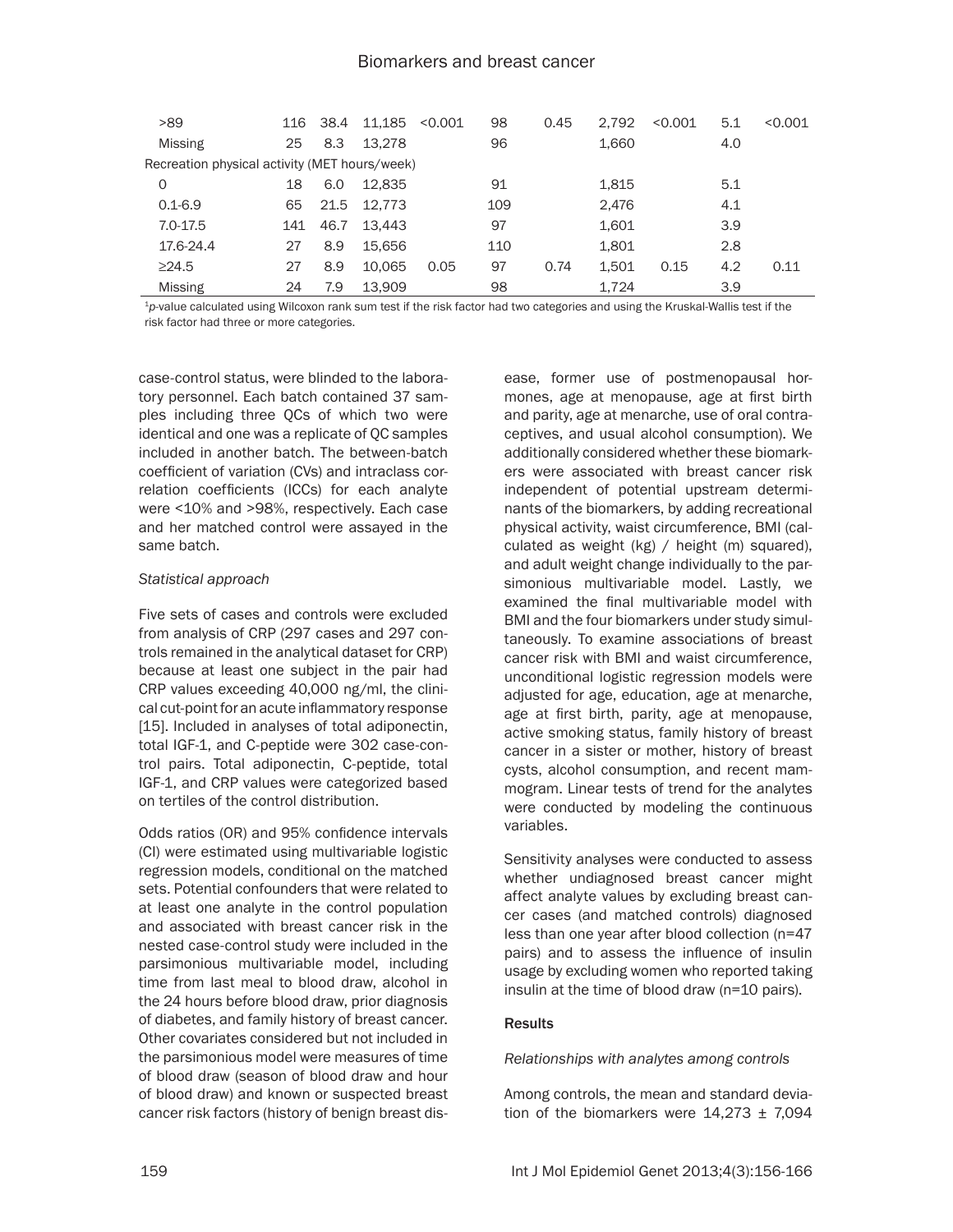| Analytes                                   | Case N $(%)$ | Control N (%) | Multivariable-adjusted <sup>1</sup><br>OR (95% CI) | Body Mass Index + Multivariate-<br>adjusted $1$<br>OR (95% CI) |  |
|--------------------------------------------|--------------|---------------|----------------------------------------------------|----------------------------------------------------------------|--|
| Total adiponectin (ng/ml)                  |              |               |                                                    |                                                                |  |
| 3,896-10,095                               | 97(32.1)     | 100(33.2)     | 1.00                                               | 1.00                                                           |  |
| >10,095-15,627                             | 112(37.1)    | 101(33.4)     | 1.02(0.67, 1.55)                                   | 1.01(0.66, 1.53)                                               |  |
| >15,627-51,376                             | 93(30.8)     | 101(33.4)     | 0.81(0.52, 1.24)                                   | 0.84(0.54, 1.30)                                               |  |
| p for trend <sup>2</sup>                   |              |               | 0.26                                               | 0.38                                                           |  |
| Total insulin-like growth factor-1 (ng/ml) |              |               |                                                    |                                                                |  |
| 39.4-88.5                                  | 93(30.8)     | 101 (33.4)    | 1.00                                               | 1.00                                                           |  |
| $>88.5 - 114.1$                            | 93 (30.8)    | 100(33.2)     | 0.98(0.64, 1.51)                                   | 1.07 (0.69, 1.66)                                              |  |
| $>114.1 - 198$                             | 116 (38.4)   | 101(33.4)     | 1.21(0.81, 1.82)                                   | 1.28(0.85, 1.93)                                               |  |
| p for trend <sup>2</sup>                   |              |               | 0.12                                               | 0.08                                                           |  |
| C-reactive protein (ng/ml)                 |              |               |                                                    |                                                                |  |
| 107-1,076                                  | 91(30.6)     | 99 (33.3)     | 1.00                                               | 1.00                                                           |  |
| $>1,076-2,669$                             | 100(33.7)    | 99(33.3)      | 1.08(0.71, 1.64)                                   | 1.03(0.67, 1.60)                                               |  |
| >2,669-28,647                              | 106(35.7)    | 99(33.3)      | 1.19(0.79, 1.79)                                   | 1.09 (0.70, 1.70)                                              |  |
| p for trend <sup>2</sup>                   |              |               | 0.10                                               | 0.16                                                           |  |
| C-peptide (ng/ml)                          |              |               |                                                    |                                                                |  |
| $0.90 - 3.09$                              | 82 (27.2)    | 102(33.8)     | 1.00                                               | 1.00                                                           |  |
| $>3.09 - 5.15$                             | 92 (30.6)    | 99 (32.8)     | 1.22(0.80, 1.85)                                   | 1.17(0.77, 1.80)                                               |  |
| $>5.15-13.55$                              | 127 (42.2)   | 101 (33.4)    | 1.63(1.08, 2.45)                                   | 1.51(0.99, 2.31)                                               |  |
| p for trend <sup>2</sup>                   |              |               | 0.001                                              | 0.004                                                          |  |

Table 2. Multivariable-adjusted<sup>1</sup> odds ratios (OR) and 95% confidence intervals (CI) of the association of biomarkers with breast cancer risk among postmenopausal women who did not use postmenopausal hormones at the time of blood collection, Cancer Prevention Study-II Nutrition Cohort

1The conditional logistic regression models included cases and controls matched on age and race and adjusted for time from last meal to blood draw, alcohol in the 24 hours before blood draw, prior diagnosis of diabetes, and family history of breast cancer. 2p for trend was calculated using the continuous variable.

ng/ml for adiponectin,  $103.7 \pm 30.6$  ng/ml for total IGF-1,  $2,912 \pm 3,408$  ng/ml for CRP, and 4.56  $\pm$  2.43 ng/ml for C-peptide. There were weak to no pairwise correlations for total adiponectin, total IGF-1, CRP, and C-peptide (Pearson partial correlation coefficients ranged from -0.30 to 0.16; results not shown). IGF-1 levels were lowest among older women (p=0.04) but age was not related to levels of total adiponectin, CRP, or C-peptide  $(Table 1)$ . C-peptide levels significantly varied by time since last meal with lowest levels in women fasting for five hours (p=0.01). Women who consumed alcohol 24 hours prior to blood collection had higher levels of adiponectin compared to women who abstained (p=0.02); however, usual alcohol consumption was not associated with adiponectin levels (p=0.46). Women with type 2 diabetes had lower levels of adiponectin (p=0.01) and higher levels of CRP (p=0.01) and C-peptide (p=0.01) than women without diabetes. Women with a family history of breast cancer had higher levels of adiponectin (p=0.005). BMI at baseline, weight gain from age 18 to age in 1997, and waist circumference were inversely associated with adiponectin, but positively associated with CRP and C-peptide. IGF-1 was not associated with any anthropometric factor. MET-hours per week of physical activity was not associated with any of the analytes.

## *Associations of breast cancer with obesity markers*

In the multivariable-adjusted model, there were suggestions of associations of low levels of total adiponectin and high levels of total IGF-1, and CRP, with breast cancer risk but results were not statistically significant (Table 2). Women with C-peptide levels in the highest tertile compared to the lowest tertile had a 63% higher risk of breast cancer (OR=1.63, 95% CI 1.08-2.45; p for trend=0.001).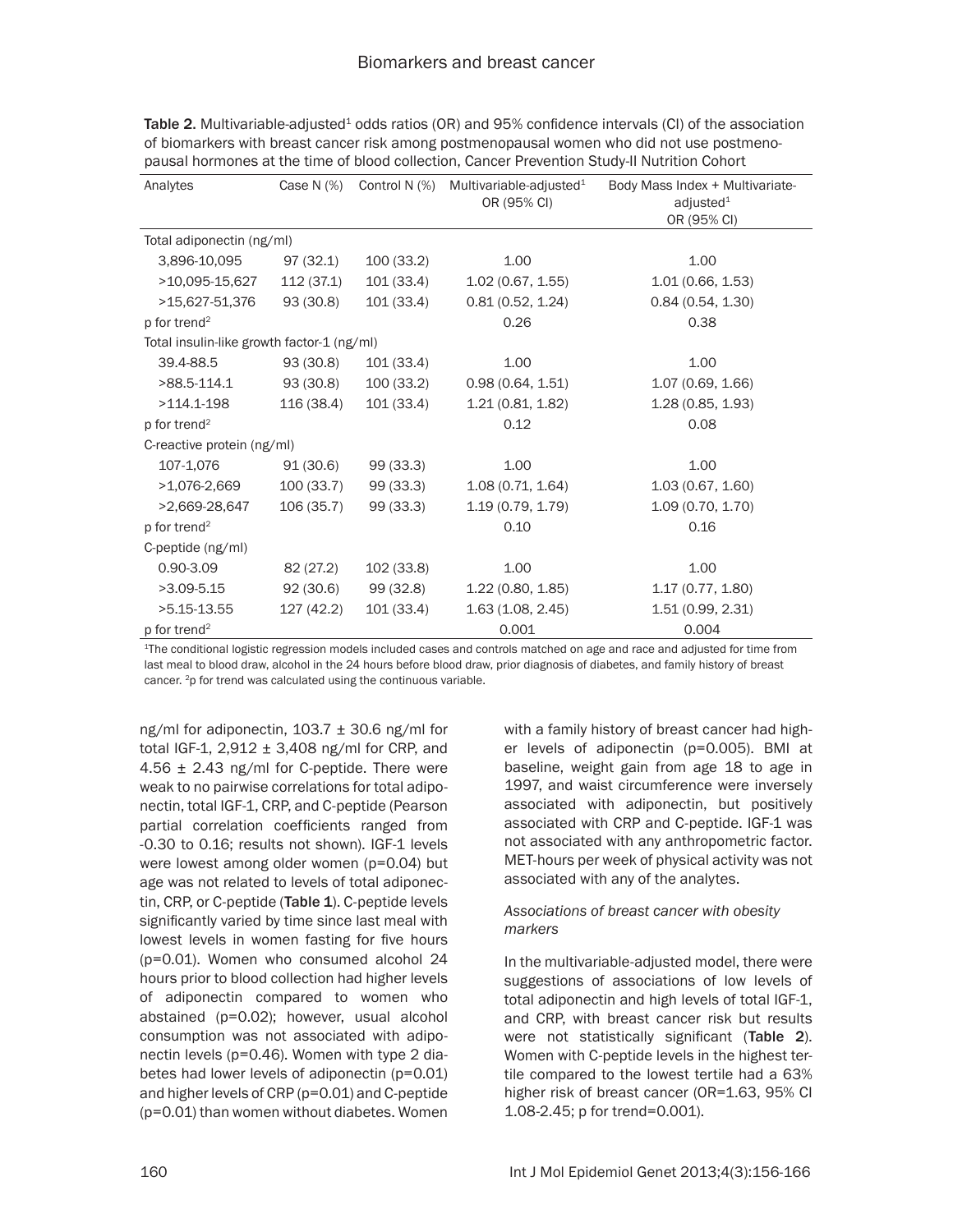| <b>Body Size Variables</b>  | Case N $(%)$ | Control N (%) | Multivariable-adjusted <sup>1</sup> | C-peptide + Multivariable-adjusted $1$ |
|-----------------------------|--------------|---------------|-------------------------------------|----------------------------------------|
|                             |              |               | OR (95% CI)                         | OR (95% CI)                            |
| Body mass index $(kg/m2)$   |              |               |                                     |                                        |
| < 25.0                      | 121 (44.3)   | 141 (52.8)    | 1.00                                | 1.00                                   |
| 25.0-29.9                   | 94 (34.4)    | 71 (26.6)     | 1.62(1.07, 2.46)                    | 1.48(0.97, 2.26)                       |
| $\geq 30.0$                 | 58 (21.2)    | 55(20.6)      | 1.43(0.88, 2.32)                    | 1.25 (0.76, 2.06)                      |
| $p$ for trend <sup>2</sup>  |              |               | 0.21                                | 0.51                                   |
| Per $1 \text{ kg/m}^2$ unit |              |               | 1.02(0.99, 1.06)                    | 1.01(0.98, 1.05)                       |
| Waist circumference (cm)    |              |               |                                     |                                        |
| <80.0                       | 78 (28.0)    | 94 (33.9)     | 1.00                                | 1.00                                   |
| 80.0-88.9                   | 73 (26.2)    | 67(24.2)      | 1.38(0.86, 2.23)                    | 1.24(0.76, 2.01)                       |
| $\geq 89.0$                 | 128 (45.9)   | 116 (41.9)    | 1.56(1.02, 2.37)                    | 1.31(0.84, 2.05)                       |
| $p$ for trend <sup>2</sup>  |              |               | 0.02                                | 0.13                                   |
| Per 10 cm                   |              |               | 1.17(1.02, 1.34)                    | 1.12 (0.97, 1.29)                      |

Table 3. Multivariable-adjusted odds ratios (OR) and 95% confidence intervals (CI) of the association of body size variables with breast cancer risk among postmenopausal women who did not use postmenopausal hormones at the time of blood collection, Cancer Prevention Study-II Nutrition Cohort

<sup>1</sup>The unconditional logistic regression models were adjusted for age, education (≤ high school graduate, some college, college graduate, missing), age at menarche (<12, 12, 13, ≥14 years, missing), age at first birth and parity (nulliparous, age <25 and 1-2 births, age <25 and 3+ births, age ≥25 and 1-2 births, age ≥25 and 3+ births, missing) age at menopause (<50, 50-54, 55+, missing), active smoking (never, current, former, missing), family history of breast cancer in a sister or mother (yes, no), history of breast cysts (yes, no), alcohol consumption (not current drinkers, <1 drink/day, 1+ drinks/day, missing), and recent mammogram (never or not recent, in last 2 years, unknown). <sup>2</sup>p for trend was calculated using the continuous variable.

Associations of adiponectin, IGF-1, and CRP with breast cancer risk still did not reach the level of statistical significance after controlling for BMI. Additional control for BMI slightly attenuated the association between C-peptide levels and breast cancer risk, but the association was still statistically significant (p for trend=0.004; Table 2). Further adjustment for the other markers under study only slightly attenuated the association between C-peptide levels and breast cancer risk (T3 vs. T1: OR=1.44, 95% CI 0.90-2.29; *p*-value for linear trend=0.10; data not otherwise shown).

The association between C-peptide levels and breast cancer risk appeared slightly stronger among women aged 70 years or older (T3 vs. T1: OR=2.06, 95% CI 1.16-3.65) compared to women younger than 70 years (T3 vs. T1: OR=1.49, 95% CI 0.75-2.96), although this difference was not statistically significant (p for interaction: 0.43; data not otherwise shown).

Results were similar to those in Table 2 after removal of women diagnosed with breast cancer within one year of blood collection and after removal of women using insulin at the time of blood collection (data not shown).

## *Associations of breast cancer with anthropometric factors*

In this analytical dataset, BMI in a range of 25.0 to 29.9 kg/m<sup>2</sup> and ≥30.0 kg/m<sup>2</sup>, compared to BMI  $\leq$ 25.0 kg/m<sup>2</sup>, were associated with higher risk of breast cancer, although the results for BMI ≥30.0 kg/m2 were not statistically significant (Table 3). The highest tertile of waist circumference, compared to the lowest, was positively associated with risk of breast cancer. Controlling for C-peptide levels attenuated the magnitude and strength of the associations with BMI and waist circumference (Table 3).

# **Discussion**

In our study of postmenopausal women who were not using exogenous hormones at the time of blood collection, circulating C-peptide levels were statistically significantly positively associated with subsequent risk of breast cancer. Although controlling for BMI slightly attenuated the breast cancer association, the magnitude of the relative risk with C-peptide still suggested a moderate relationship. C-peptide only explained a portion of the associations of BMI and waist circumference with breast can-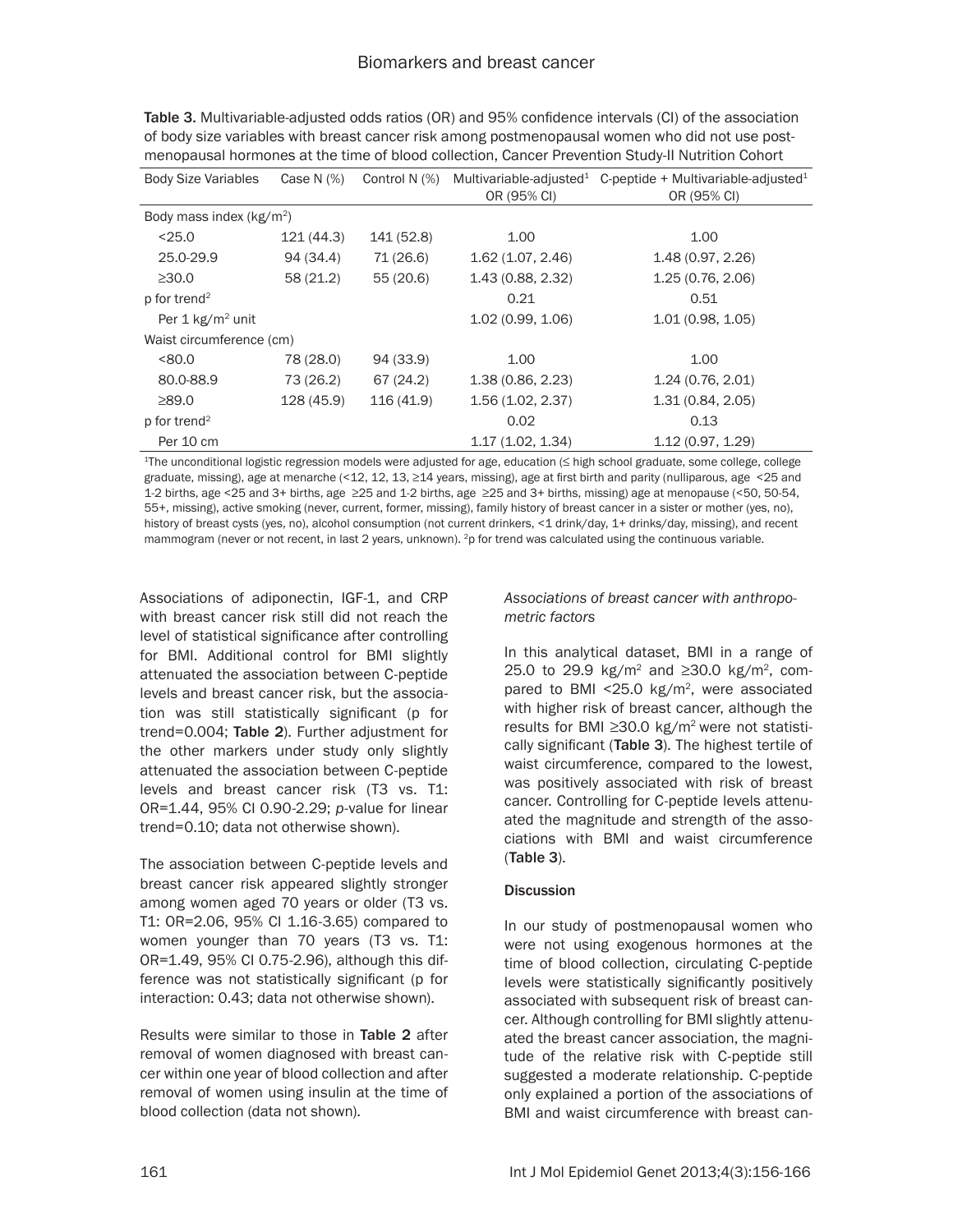cer risk. Low levels of total adiponectin and high levels of total IGF-1 and CRP also were associated, albeit not statistically significantly, with breast cancer risk.

Although our results for adiponectin, IGF-1, and CRP were not statistically significant, the magnitude of the relative risks was consistent with previous findings. In the largest prospective cohort study published to date, including approximately 226 postmenopausal cases and 501 controls who never used postmenopausal hormones, the BMI-adjusted relative risk for the highest versus lowest quartile of serum levels of adiponectin was 0.57 (95% CI 0.35-0.93); no association was detected in ever postmenopausal hormone users [8]. Although two other prospective studies failed to detect an association, their results were not stratified by postmenopausal hormone use [16, 17]. Given that adiponectin has potent insulin-sensitizing effects [18] and is expressed with its receptors in breast epithelial cells [19-22], additional epidemiology studies with prospectively collected blood are needed to further evaluate its association with postmenopausal breast cancer risk. Consistent with its mitogenic and antiapoptotic activity [23, 24], a recent pooled analysis of 17 prospective studies showed a positive association between IGF-I and the risk of breast cancer in postmenopausal women (Q5 vs. Q1: RR=1.33, 95% CI 1.14-1.55, p for trend=0.0002) [11]. Obese women have higher levels of CRP than normal weight women [25]. In a meta-analysis of five prospective studies with 1,240 cases, a log unit increase in CRP levels, controlled for BMI, was associated with a borderline, 1.10-fold increase in postmenopausal breast cancer risk (OR=1.10, 95% CI 0.97-1.26); none of the studies included in the meta-analysis excluded postmenopausal hormone users [9].

Unlike the positive association between breast cancer risk and C-peptide levels observed in the CPS-II Nutrition Cohort, most other prospective studies showed no association overall [10, 16, 26, 27]. However, results from two studies that specifically examined older postmenopausal women showed high C-peptide levels were associated with greater risk of breast cancer [10, 16]. In the largest study to date, which was conducted within the European Prospective Investigation into Cancer and Nutrition cohort and included 1,141 breast cancer cases and 2,204 matched controls, high C-peptide levels were not associated with breast cancer risk overall; whereas, a positive association was observed among women over age 60 years (Q5 vs. Q1: OR=1.69, 95% CI 0.97- 2.95) [10]. Similarly, in a Swedish cohort, C-peptide levels were not associated with risk among women <55 years, but were associated with a statistically non-significant higher risk among women 55 years or older (T3 vs. T1: OR=1.32, 95% CI 0.84-2.05) [16]. These observations suggest that the association of breast cancer with C-peptide might be limited to older women. Alternatively, the association might only be observable in women who do not use postmenopausal hormones as our study was restricted to non-users of postmenopausal hormones, while in other studies older women would be less likely than younger women to be using hormones at blood collection.

Although C-peptide has no biological function of its own [28, 29], it has a longer half-life than insulin [30], and therefore provides a better measure of insulin secretion from the pancreas when specimens were not collected under fasting conditions [31-33]. Insulin is a growth factor for a wide range of tissues, including the breast, and plays a significant role in normal breast development [34]. Specifically, binding of insulin to its receptor can promote cell proliferation by activation of the mitogen-activated protein kinase (MAPK) and the phosphoinositide 3-kinase (PI-3K) pathways [23, 24]. In addition, insulin increases the bioavailability of estrogen by down-regulating hepatic sex hormone binding protein synthesis and can sensitize the estrogen receptor to estrogen thereby enhancing its activity [35]. The results for C-peptide are consistent with the moderate association between diabetes and postmenopausal breast cancer risk [36], and particularly with recent evidence that women are at highest risk of breast cancer in the years leading up to diabetes mellitus diagnosis [37], when insulin and C-peptide levels would be the highest.

Although smaller cohort studies failed to detect an association [38-40], in the Women's Health Initiative, the largest study to-date with prospectively-collected specimens from fasting women not using postmenopaual hormones, high levels of insulin were associated with a two-fold higher in breast cancer risk compared to the lowest level, independent of estradiol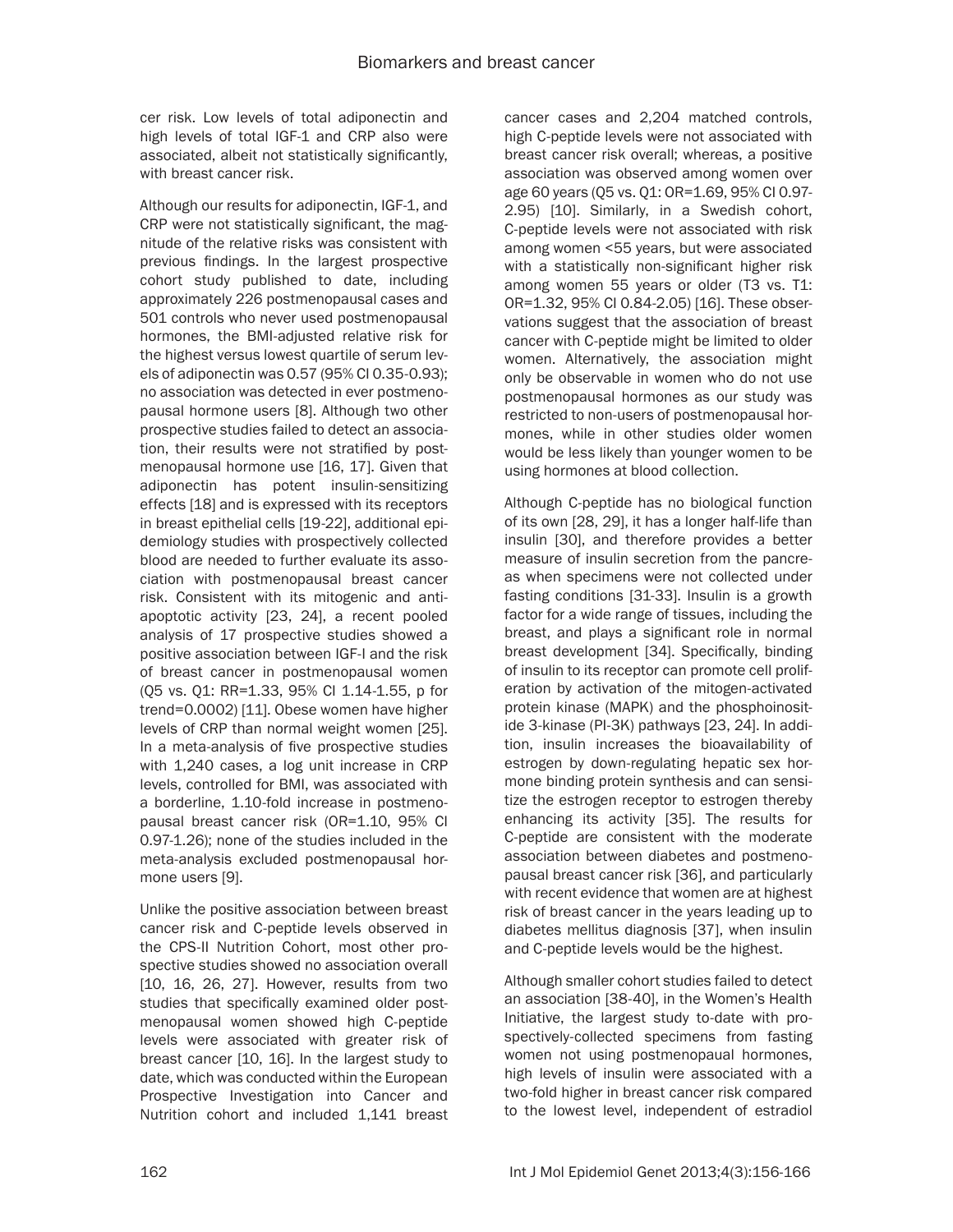[41]. In aggregate, results from studies with prospectively collected blood samples suggest that hyperinsulinemia, measured directly by circulating levels of fasting insulin or indirectly by C-peptide, is associated with postmenopausal breast cancer.

In our study, the association between BMI and breast cancer risk was only modestly attenuated by adjustment for C-peptide levels. This result supports the hypothesis that excess weight might increase risk of postmenopausal breast cancer partly through hyperinsulinemia and partly through other mechanisms.

Our study benefitted from a restricted study population of non-hormone users at the time of blood collection, which might have provided additional power compared to similarly sized studies. While we only used a single baseline measurement, prior evidence indicates that the markers of interest exhibit sufficient temporal stability to be reliable indicators of long-term exposure. For example, we previously found adiponectin varied only by 11% over a 2-3 year period, based on data from a cohort of postmenopausal women, most aged 51 to 70 years, with blood samples collected and stored in a manner similar to the CPS-II samples [17]. Also, several other studies have shown that levels of IGF-1 [38, 42, 43], CRP [44], and C-peptide [38, 45] in women are stable over several time points, suggesting that their measurement at one time point should not impact our observed results. In our study, we measured total IGF-1 and total adiponectin; it is possible that stronger associations might be observed for the biologically-active fractions of these molecules, namely free IGF-1 [46] and high molecular weight adiponectin [47].

The results from the CPS-II Nutrition Cohort provide additional evidence that hyperinsulinemia, as measured by circulating C-peptide, is associated with risk of postmenopausal breast cancer. Interventions to reduce hyperinsulinemia might be effective strategies for lowering risk of postmenopausal breast cancer. However, our results also suggest that additional research is needed to identify other metabolic perturbations caused by obesity that increase risk of postmenopausal breast cancer.

#### Acknowledgements

The American Cancer Society (ACS) funds the creation, maintenance, and updating of the Cancer Prevention Study-II (CPS-II) cohort. The authors thank the CPS-II participants and Study Management Group for their invaluable contributions to this research. The authors would also like to acknowledge the contribution to this study from central cancer registries supported through the Centers for Disease Control and Prevention National Program of Cancer Registries, and cancer registries supported by the National Cancer Institute Surveillance Epidemiology and End Results program.

Address correspondence to: Dr. Mia M Gaudet, Epidemiology Research Program, American Cancer Society, 250 Williams Street, NW, Atlanta, GA, 30303, USA. Tel: 404-329-7762; Fax: 404-327- 6450; E-mail: [mia.gaudet@cancer.org](mailto:mia.gaudet@cancer.org)

#### **References**

- [1] Morimoto LM, White E, Chen Z, Chlebowski RT, Hays J, Kuller L, Lopez AM, Manson J, Margolis KL, Muti PC, Stefanick ML and McTiernan A. Obesity, body size, and risk of postmenopausal breast cancer: the Women's Health Initiative (United States). Cancer Causes Control 2002; 13: 741-751.
- [2] Macinnis RJ, English DR, Gertig DM, Hopper JL and Giles GG. Body size and composition and risk of postmenopausal breast cancer. Cancer Epidemiol Biomarkers Prev 2004; 13: 2117- 2125.
- [3] Lahmann PH, Hoffmann K, Allen N, van Gils CH, Khaw KT, Tehard B, Berrino F, Tjonneland A, Bigaard J, Olsen A, Overvad K, Clavel-Chapelon F, Nagel G, Boeing H, Trichopoulos D, Economou G, Bellos G, Palli D, Tumino R, Panico S, Sacerdote C, Krogh V, Peeters PH, Buenode-Mesquita HB, Lund E, Ardanaz E, Amiano P, Pera G, Quiros JR, Martinez C, Tormo MJ, Wirfalt E, Berglund G, Hallmans G, Key TJ, Reeves G, Bingham S, Norat T, Biessy C, Kaaks R and Riboli E. Body size and breast cancer risk: findings from the European Prospective Investigation into Cancer And Nutrition (EPIC). Int J Cancer 2004; 111: 762-771.
- [4] Feigelson HS, Jonas CR, Teras LR, Thun MJ and Calle EE. Weight gain, body mass index, hormone replacement therapy, and postmenopausal breast cancer in a large prospective study. Cancer Epidemiol Biomarkers Prev 2004; 13: 220-224.
- [5] Rinaldi S, Key TJ, Peeters PH, Lahmann PH, Lukanova A, Dossus L, Biessy C, Vineis P, Sacer-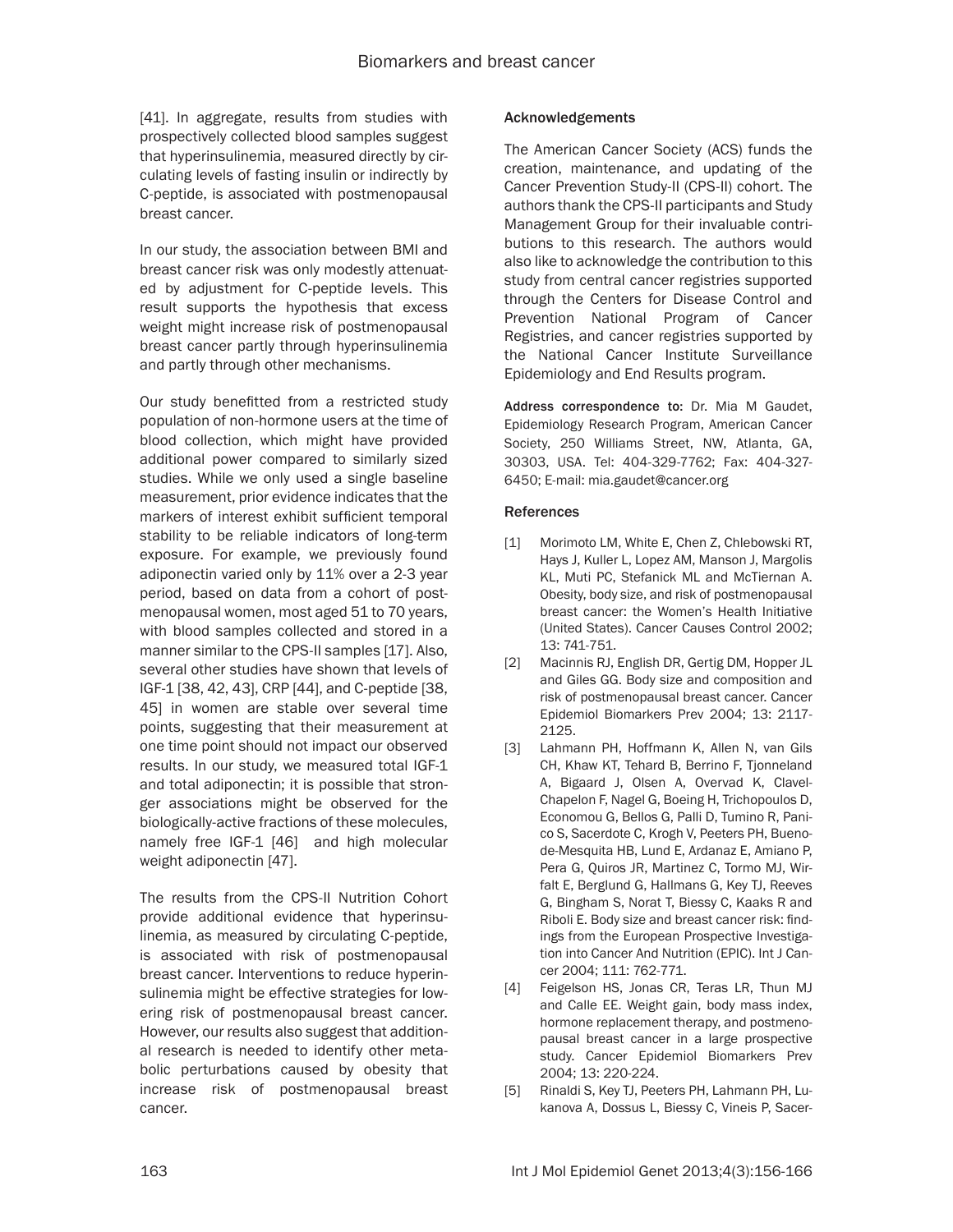dote C, Berrino F, Panico S, Tumino R, Palli D, Nagel G, Linseisen J, Boeing H, Roddam A, Bingham S, Khaw KT, Chloptios J, Trichopoulou A, Trichopoulos D, Tehard B, Clavel-Chapelon F, Gonzalez CA, Larranaga N, Barricarte A, Quiros JR, Chirlaque MD, Martinez C, Monninkhof E, Grobbee DE, Bueno-de-Mesquita HB, Ferrari P, Slimani N, Riboli E and Kaaks R. Anthropometric measures, endogenous sex steroids and breast cancer risk in postmenopausal women: a study within the EPIC cohort. Int J Cancer 2006; 118: 2832-2839.

- [6] Key TJ, Appleby PN, Reeves GK, Roddam A, Dorgan JF, Longcope C, Stanczyk FZ, Stephenson HE Jr, Falk RT, Miller R, Schatzkin A, Allen DS, Fentiman IS, Wang DY, Dowsett M, Thomas HV, Hankinson SE, Toniolo P, Akhmedkhanov A, Koenig K, Shore RE, Zeleniuch-Jacquotte A, Berrino F, Muti P, Micheli A, Krogh V, Sieri S, Pala V, Venturelli E, Secreto G, Barrett-Connor E, Laughlin GA, Kabuto M, Akiba S, Stevens RG, Neriishi K, Land CE, Cauley JA, Kuller LH, Cummings SR, Helzlsouer KJ, Alberg AJ, Bush TL, Comstock GW, Gordon GB and Miller SR. Body mass index, serum sex hormones, and breast cancer risk in postmenopausal women. J Natl Cancer Inst 2003; 95: 1218-1226.
- [7] Renehan AG, Frystyk J and Flyvbjerg A. Obesity and cancer risk: the role of the insulin-IGF axis. Trends Endocrinol Metab 2006; 17: 328-336.
- [8] Tworoger SS, Eliassen AH, Kelesidis T, Colditz GA, Willett WC, Mantzoros CS and Hankinson SE. Plasma adiponectin concentrations and risk of incident breast cancer. J Clin Endocrinol Metab 2007; 92: 1510-1516.
- [9] Heikkila K, Harris R, Lowe G, Rumley A, Yarnell J, Gallacher J, Ben-Shlomo Y, Ebrahim S and Lawlor DA. Associations of circulating C-reactive protein and interleukin-6 with cancer risk: findings from two prospective cohorts and a meta-analysis. Cancer Causes Control 2009; 20: 15-26.
- [10] Verheus M, Peeters PH, Rinaldi S, Dossus L, Biessy C, Olsen A, Tjonneland A, Overvad K, Jeppesen M, Clavel-Chapelon F, Tehard B, Nagel G, Linseisen J, Boeing H, Lahmann PH, Arvaniti A, Psaltopoulou T, Trichopoulou A, Palli D, Tumino R, Panico S, Sacerdote C, Sieri S, van Gils CH, Bueno-de-Mesquita BH, Gonzalez CA, Ardanaz E, Larranaga N, Garcia CM, Navarro C, Quiros JR, Key T, Allen N, Bingham S, Khaw KT, Slimani N, Riboli E and Kaaks R. Serum C-peptide levels and breast cancer risk: results from the European Prospective Investigation into Cancer and Nutrition (EPIC). Int J Cancer 2006; 119: 659-667.
- [11] Endogenous Hormones and Breast Cancer Collaborative Group; Key TJ, Appleby PN, Reeves GK, Roddam AW. Insulin-like growth

factor 1 (IGF1), IGF binding protein 3 (IGFBP3), and breast cancer risk: pooled individual data analysis of 17 prospective studies. Lancet Oncol 2010; 11: 530-42.

- [12] Calle EE and Kaaks R. Overweight, obesity and cancer: epidemiological evidence and proposed mechanisms. Nat Rev Cancer 2004; 4: 579-591.
- [13] Calle EE, Rodriguez C, Jacobs EJ, Almon ML, Chao A, McCullough ML, Feigelson HS and Thun MJ. The American Cancer Society Cancer Prevention Study II Nutrition Cohort: rationale, study design, and baseline characteristics. Cancer 2002; 94: 2490-2501.
- [14] Calle EE and Terrell DD. Utility of the National Death Index for ascertainment of mortality among cancer prevention study II participants. Am J Epidemiol 1993; 137: 235-241.
- [15] Clyne B and Olshaker JS. The C-reactive protein. J Emerg Med 1999; 17: 1019-1025.
- [16] Cust AE, Stocks T, Lukanova A, Lundin E, Hallmans G, Kaaks R, Jonsson H and Stattin P. The influence of overweight and insulin resistance on breast cancer risk and tumour stage at diagnosis: a prospective study. Breast Cancer Res Treat 2009; 113: 567-576.
- [17] Gaudet MM, Falk RT, Gierach GL, Lacey JV Jr, Graubard BI, Dorgan JF and Brinton LA. Do adipokines underlie the association between known risk factors and breast cancer among a cohort of United States women? Cancer Epidemiol 2010; 34: 580-586.
- [18] Rabe K, Lehrke M, Parhofer KG and Broedl UC. Adipokines and insulin resistance. Mol Med 2008; 14: 741-751.
- [19] Martin LJ, Woo JG, Geraghty SR, Altaye M, Davidson BS, Banach W, Dolan LM, Ruiz-Palacios GM and Morrow AL. Adiponectin is present in human milk and is associated with maternal factors. Am J Clin Nutr 2006; 83: 1106-1111.
- [20] Weyermann M, Brenner H and Rothenbacher D. Adipokines in human milk and risk of overweight in early childhood: a prospective cohort study. Epidemiology 2007; 18: 722-729.
- [21] Takahata C, Miyoshi Y, Irahara N, Taguchi T, Tamaki Y and Noguchi S. Demonstration of adiponectin receptors 1 and 2 mRNA expression in human breast cancer cells. Cancer Lett 2007; 250: 229-236.
- [22] Treeck O, Lattrich C, Juhasz-Boess I, Buchholz S, Pfeiler G and Ortmann O. Adiponectin differentially affects gene expression in human mammary epithelial and breast cancer cells. Br J Cancer 2008; 99: 1246-1250.
- [23] Pollak M. Insulin and insulin-like growth factor signalling in neoplasia. Nat Rev Cancer 2008; 8: 915-928.
- [24] Pollak MN, Schernhammer ES and Hankinson SE. Insulin-like growth factors and neoplasia. Nat Rev Cancer 2004; 4: 505-518.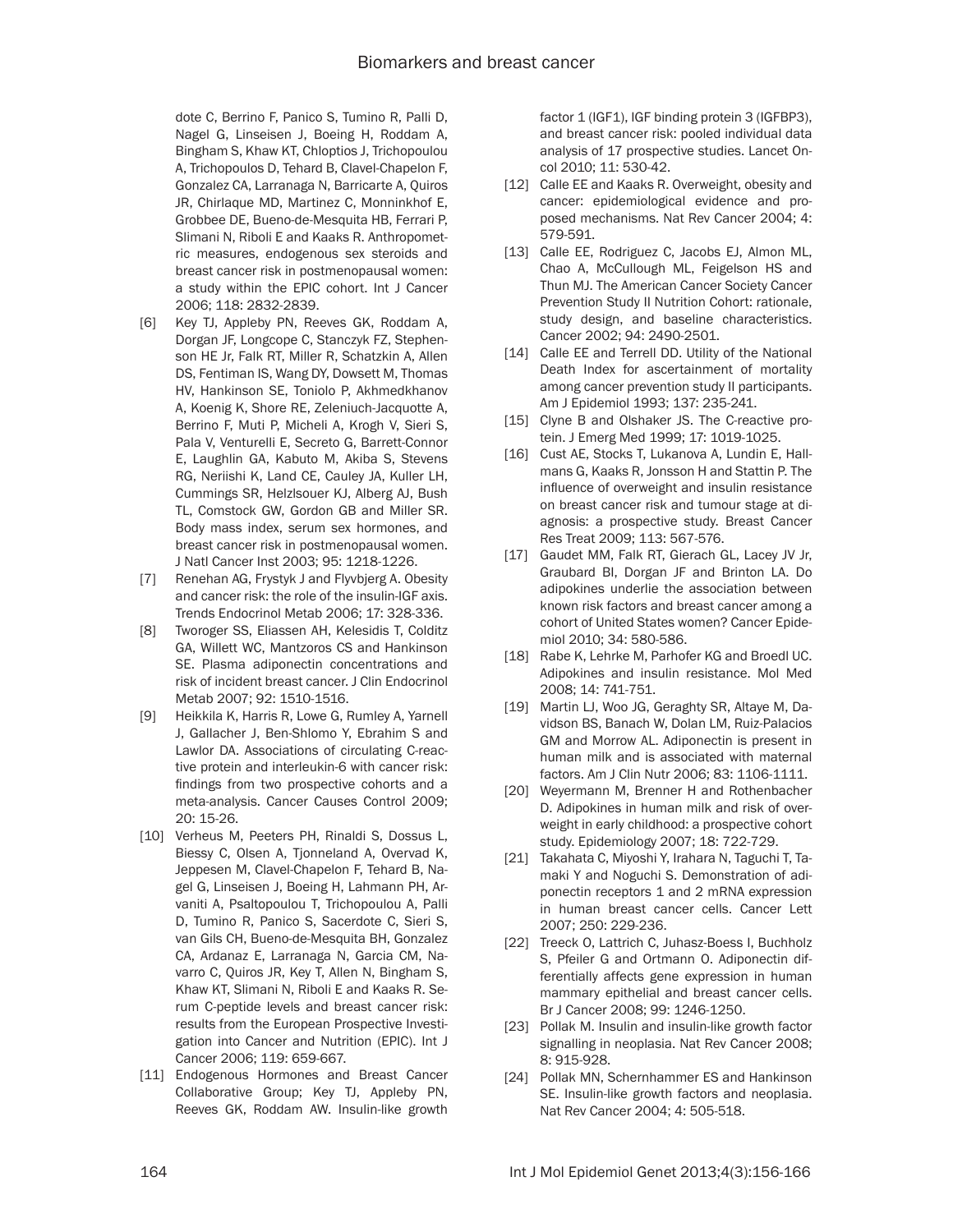- [25] Yudkin JS, Stehouwer CD, Emeis JJ and Coppack SW. C-reactive protein in healthy subjects: associations with obesity, insulin resistance, and endothelial dysfunction: a potential role for cytokines originating from adipose tissue? Arterioscler Thromb Vasc Biol 1999; 19: 972-978.
- [26] Eliassen AH, Tworoger SS, Mantzoros CS, Pollak MN and Hankinson SE. Circulating insulin and c-peptide levels and risk of breast cancer among predominately premenopausal women. Cancer Epidemiol Biomarkers Prev 2007; 16: 161-164.
- [27] Toniolo P, Bruning PF, Akhmedkhanov A, Bonfrer JM, Koenig KL, Lukanova A, Shore RE and Zeleniuch-Jacquotte A. Serum insulin-like growth factor-I and breast cancer. Int J Cancer 2000; 88: 828-832.
- [28] Johansson BL, Kernell A, Sjoberg S and Wahren J. Influence of combined C-peptide and insulin administration on renal function and metabolic control in diabetes type 1. J Clin Endocrinol Metab 1993; 77: 976-981.
- [29] Tillil H, Frank BH, Pekar AH, Broelsch C, Rubenstein AH and Polonsky KS. Hypoglycemic potency and metabolic clearance rate of intravenously administered human proinsulin and metabolites. Endocrinology 1990; 127: 2418- 2422.
- [30] Faber OK, Hagen C, Binder C, Markussen J, Naithani VK, Blix PM, Kuzuya H, Horwitz DL, Rubenstein AH and Rossing N. Kinetics of human connecting peptide in normal and diabetic subjects. J Clin Invest 1978; 62: 197-203.
- [31] Bonser AM and Garcia-Webb P. C-peptide measurement: methods and clinical utility. Crit Rev Clin Lab Sci 1984; 19: 297-352.
- [32] Hovorka R and Jones RH. How to measure insulin secretion. Diabetes Metab Rev 1994; 10: 91-117.
- [33] Clark PM. Assays for insulin, proinsulin(s) and C-peptide. Ann Clin Biochem 1999; 36: 541- 564.
- [34] Rosenfeld RG. Insulin-like growth factors and the basis of growth. N Engl J Med 2003; 349: 2184-2186.
- [35] Pasquali R, Vicennati V, Bertazzo D, Casimirri F, Pascal G, Tortelli O and Labate AM. Determinants of sex hormone-binding globulin blood concentrations in premenopausal and postmenopausal women with different estrogen status. Virgilio-Menopause-Health Group. Metabolism 1997; 46: 5-9.
- [36] Larsson SC, Mantzoros CS and Wolk A. Diabetes mellitus and risk of breast cancer: a metaanalysis. Int J Cancer 2007; 121: 856-862.
- [37] Onitilo AA, Stankowski RV, Berg RL, Engel JM, Glurich I, Williams GM and Doi SA. Breast cancer incidence before and after diagnosis of

type 2 diabetes mellitus in women: increased risk in the prediabetes phase. Eur J Cancer Prev 2013; [Epub ahead of print].

- [38] Muti P, Quattrin T, Grant BJ, Krogh V, Micheli A, Schunemann HJ, Ram M, Freudenheim JL, Sieri S, Trevisan M and Berrino F. Fasting glucose is a risk factor for breast cancer: a prospective study. Cancer Epidemiol Biomarkers Prev 2002; 11: 1361-1368.
- [39] Kaaks R, Lundin E, Rinaldi S, Manjer J, Biessy C, Soderberg S, Lenner P, Janzon L, Riboli E, Berglund G and Hallmans G. Prospective study of IGF-I, IGF-binding proteins, and breast cancer risk, in northern and southern Sweden. Cancer Causes Control 2002; 13: 307-316.
- [40] Mink PJ, Shahar E, Rosamond WD, Alberg AJ and Folsom AR. Serum insulin and glucose levels and breast cancer incidence: the atherosclerosis risk in communities study. Am J Epidemiol 2002; 156: 349-352.
- [41] Gunter MJ, Hoover DR, Yu H, Wassertheil-Smoller S, Rohan TE, Manson JE, Li J, Ho GY, Xue X, Anderson GL, Kaplan RC, Harris TG, Howard BV, Wylie-Rosett J, Burk RD and Strickler HD. Insulin, insulin-like growth factor-I, and risk of breast cancer in postmenopausal women. J Natl Cancer Inst 2009; 101: 48-60.
- [42] Missmer SA, Spiegelman D, Bertone-Johnson ER, Barbieri RL, Pollak MN and Hankinson SE. Reproducibility of plasma steroid hormones, prolactin, and insulin-like growth factor levels among premenopausal women over a 2- to 3-year period. Cancer Epidemiol Biomarkers Prev 2006; 15: 972-978.
- [43] Chia VM, Newcomb PA, White E, Zheng Y, Potter JD and Lampe JW. Reproducibility of serum leptin, insulin-like growth factor-I, and insulinlike growth factor-binding protein-3 measurements. Horm Res 2008; 69: 295-300.
- [44] Ockene IS, Matthews CE, Rifai N, Ridker PM, Reed G and Stanek E. Variability and classification accuracy of serial high-sensitivity C-reactive protein measurements in healthy adults. Clin Chem 2001; 47: 444-450.
- [45] Stocks T, Lukanova A, Rinaldi S, Biessy C, Dossus L, Lindahl B, Hallmans G, Kaaks R and Stattin P. Insulin resistance is inversely related to prostate cancer: a prospective study in Northern Sweden. Int J Cancer 2007; 120: 2678-2686.
- [46] Juul A, Holm K, Kastrup KW, Pedersen SA, Michaelsen KF, Scheike T, Rasmussen S, Muller J and Skakkebaek NE. Free insulin-like growth factor I serum levels in 1430 healthy children and adults, and its diagnostic value in patients suspected of growth hormone deficiency. J Clin Endocrinol Metab 1997; 82: 2497-2502.
- [47] Pajvani UB, Hawkins M, Combs TP, Rajala MW, Doebber T, Berger JP, Wagner JA, Wu M,